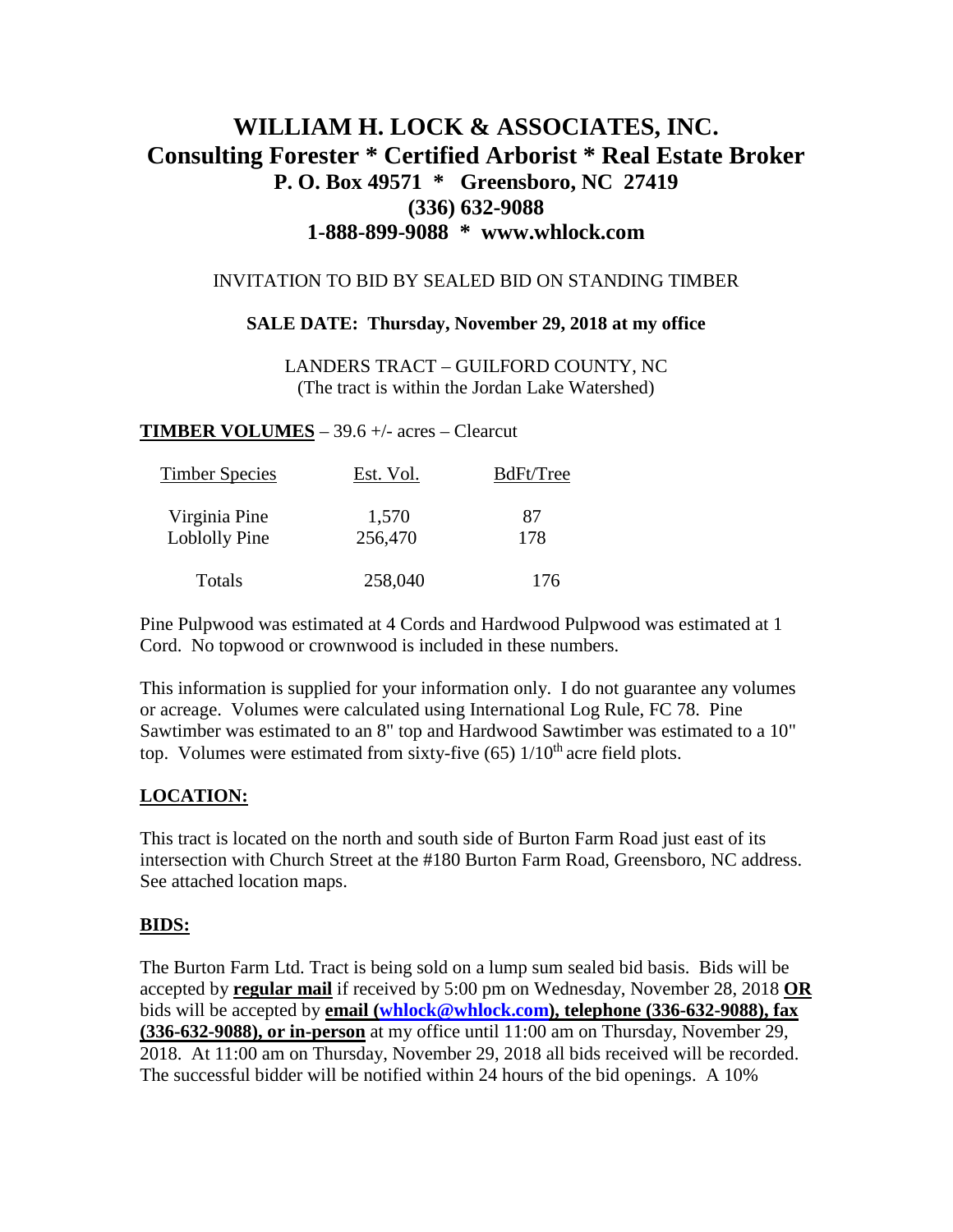Page Two Burton Farm Ltd. Tract - Timber Sale Sale Date: Thursday – November 29, 2018

deposit may be requested to be delivered to William H. Lock & Associates, Inc. within 72 hours of the bid opening. The balance of the sales price is to be delivered at the sale closing. The seller reserves the right to refuse or accept any and all bids. Seller will consider all bids. The seller will be responsible for the timber deed preparation, revenue stamps if recorded, and the forestry consultant fees. The buyer will be responsible for all other closing costs. A \$1,000 performance deposit will be payable at closing and held in a non-interest bearing trust account until satisfactory completion of logging. The performance deposit does not limit the buyer's liability.

## **PLACE OF SALE:**

The timber sale will be held at the office of William H. Lock & Associates, Inc. in Greensboro, NC. The office address is 375 S. Swing Road, Greensboro, NC 27409. Telephone and Fax: 336-632-9088; [Email: whlock@whlock.com](mailto:Email:%20whlock@whlock.com) 

## **CONDITIONS OF SALE**:

1. The Buyer shall have 24 months from the date of the timber deed to cut and remove all merchantable timber within the "Sale Areas". There are no Creek Buffers within the sale area. Any creeks crossed for access must be protected and maintained based on all applicable rules and regulations. The tract is within the boundaries of the Jordan Lake Watershed and Buyer is required to follow all applicable rules and regulations pertaining to timber harvesting activities. The sale boundaries are marked with pink flagging. No trees marked with flagging and no trees beyond the flagging are to be harvested.

2. The Buyer shall access the tract from Burton Farm Road along the existing paths. No driveways leading into the house structures may be used. Any access routes will need to be installed and/or maintained according to all North Carolina Best Management Practices, Forest Practice Guidelines, and any applicable river basin or watershed rules. All roadways must remain open and passable by ordinary traffic at all times. The roadways must be left in similar condition at the completion of the harvesting operation as they were at the beginning of the harvesting operation, reasonable wear and tear accepted. Buyer agrees to smooth any roadways and repair any potential roadway drainage issues created by the logging activity. Call W.H. Lock & Associates, Inc. if there are questions concerning access routes.

3. The Buyer is responsible for maintaining a clean site. No equipment parts, trash, tires or other debris created as a result of the harvesting operation shall be left on the property. It shall be the Buyer's responsibility to clean up any hazardous material or chemical waste spills including but not limited to Diesel Fuel, Hydraulic Fluid, Machine Oil, and/or Gasoline upon the subject property if deposited as a result of the harvesting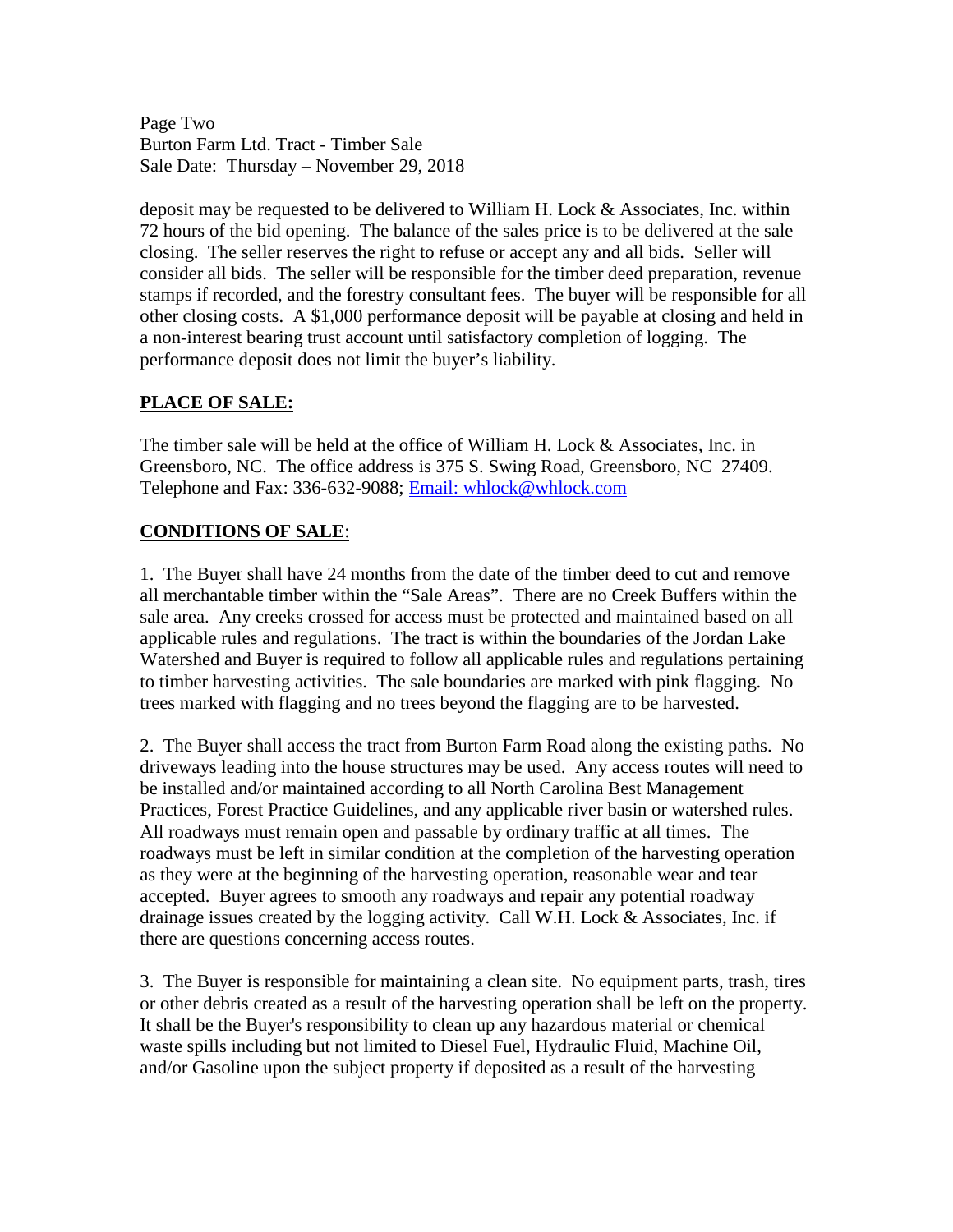Page Three Burton Farm Ltd. Tract - Timber Sale Sale Date: Thursday – November 29, 2018

operation. Responsibility will include any required remediation including but not limited to the removal of contaminated soils.

4. Harvesting operations must not interfere with any farming operations and farming operations must not interfere with any harvesting operations. Decking, loading or hauling will not be permitted in any existing open fields or pastures immediately adjacent to the timber unless approved by William H. Lock & Associates, Inc. In the event Buyer and Seller agree to use field edges for access, Buyer or Agent will not be responsible for any damage to any crops during the term of the timber contract/deed. If approved for use, open areas must be free of logging debris and smoothed when completed.

5. The Buyer is responsible for following all Federal, State, and local regulations regarding timber harvesting activities. If required, Buyer is responsible for obtaining any necessary permits or licenses required for timber harvesting. All logging operations must conform to North Carolina Best Management Practices, Forest Practices Guidelines, and any applicable river basin or watershed rules. In the event that a non-compliance situation is identified on the tract as a result of the harvesting operation, William H. Lock & Associates, Inc. will have the express right to suspend the harvesting operation until the situation is brought into compliance. No trees or other logging debris shall be left in or across the property boundary, sale cutting lines or access roads and paths.

6. All necessary sale harvest boundaries have been marked with pink flagging. Landowner guarantees the pink flagged sale boundaries. No flagged trees denoting the sale boundary shall be cut and no trees outside the boundary lines shall be cut. If trees marking the sale boundary are cut, North Carolina timber trespass laws may apply. No trees shall be cut to fall on a neighboring landowner's property or where potential damage may occur. If existing property corners are damaged or removed as a result of the harvesting operation, Buyer agrees to replace the markers at the correct surveyed location at their own expense.

7. Buyer agrees to notify William H. Lock & Associates, Inc., P. O. Box 49571, Greensboro, NC 27419 at least 3 days in advance of the beginning of the harvesting operation and at least 3 days in advance of the completion of the harvesting operation. The buyer and/or logger must complete a pre-harvest inspection with WHL & Associates prior to beginning any logging activity.

8. Seller or their Agent reserves the right, in its sole discretion, to require the termination of all timber harvesting in the event that weather conditions cause the land to become so wet that continued logging will cause excessive site damage and rutting. Seller agrees to extend the cutting time automatically for the number of days of required termination if he